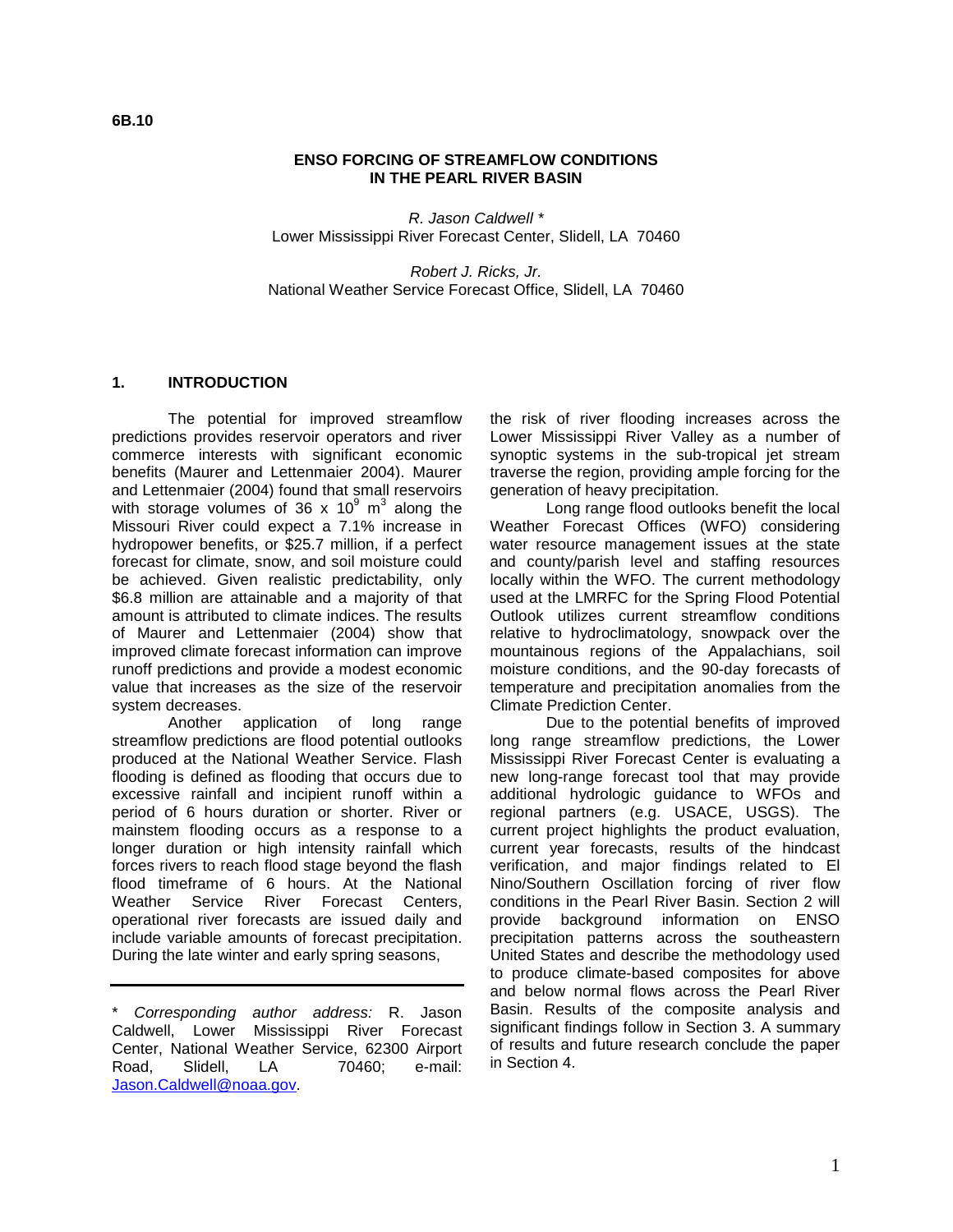## **2. METHODOLOGY**

#### **2.1 Hydrologic Data**

The Pearl River Basin includes areas of central and southern Mississippi and southeast Louisiana with drainages from the Yockanookany

River, Tuscolameta Creek, Strong River, and Bogue Chitto, among other smaller tributaries, contributing to the mainstem flow. The Lower Mississippi River Forecast Center in Slidell, Louisiana, models 19 points in the Pearl River Basin (Table 1).

|                    |                                |                           | FORECAST POINTS ON THE PEARL RIVER |                |
|--------------------|--------------------------------|---------------------------|------------------------------------|----------------|
|                    |                                |                           | <b>Period of</b>                   | <b>Days</b>    |
| <b>Site ID</b>     | Location                       | <b>River/Tributary</b>    | <b>Record</b>                      | <b>Missing</b> |
| <b>MTCM6 &amp;</b> | <b>Monticello, MS</b>          | <b>Pearl River</b>        | 1938-2006                          | 0              |
| CLMM6              | Columbia, MS                   | <b>Pearl River</b>        | 1928-2006                          | 16289          |
| <b>ENBM6 &amp;</b> | <b>Edinburg, MS</b>            | <b>Pearl River</b>        | 1928-2006                          | 0              |
| CARM6              | Carthage, MS                   | <b>Pearl River</b>        | 1962-2006*                         | ---            |
| JACM6 &            | Jackson, MS                    | <b>Pearl River</b>        | 1901-2006                          | 17             |
| <b>BXAL1&amp;</b>  | Bogalusa, LA                   | <b>Pearl River</b>        | 1938-2006                          | 8              |
|                    |                                |                           |                                    |                |
|                    |                                | Yockanookany              |                                    |                |
| KSCM6 &            | Kosciusko, MS                  | <b>River</b>              | 1938-2006                          | 0              |
|                    |                                | Yockanookany              |                                    |                |
| OFAM6&             | Ofahoma, MS                    | <b>River</b>              | 1943-2006                          | 48             |
| DLAM6              | D'Lo, MS                       | <b>Strong River</b>       | 1928-2006                          | 8036           |
|                    |                                | <b>Bogue Chitto</b>       |                                    |                |
| TYTM6 &            | <b>Tylertown, MS</b>           | <b>River</b>              | 1944-2006                          | 0              |
|                    |                                | <b>Bogue Chitto</b>       |                                    |                |
| <b>BSHL1&amp;</b>  | <b>Bush, LA</b>                | <b>River</b>              | 1937-2006                          | 12             |
| WTGM6              | Walnut Grove, MS               | <b>Tuscolameta Creek</b>  |                                    |                |
| FRNL1              | Franklinton, LA                | <b>Bogue Chitto River</b> |                                    |                |
| PLAM <sub>6</sub>  | Philadelphia, MS               | <b>Pearl River</b>        |                                    |                |
| PERL1              | Pearl River, LA                | <b>Pearl River</b>        |                                    |                |
|                    | Rockport, MS                   |                           |                                    |                |
| ROCM <sub>6</sub>  |                                | <b>Pearl River</b>        |                                    |                |
| GDHM6              | Good Hope, MS                  | <b>Pearl River</b>        |                                    |                |
| RATM <sub>6</sub>  | Ratliffs Ferry, MS             | <b>Pearl River</b>        |                                    |                |
|                    |                                |                           |                                    |                |
|                    | <b>Ross Barnett</b><br>Dam, MS |                           |                                    |                |

Table 1 Forecast points of the Pearl River Basin indicating the eleven sites with percentile data available from the USGS (bold), sites with insufficient period of record (\*), and missing data used to select gauge locations for the historical composite analyses (&). Other sites listed complete the 19 sites in the Pearl River forecast group.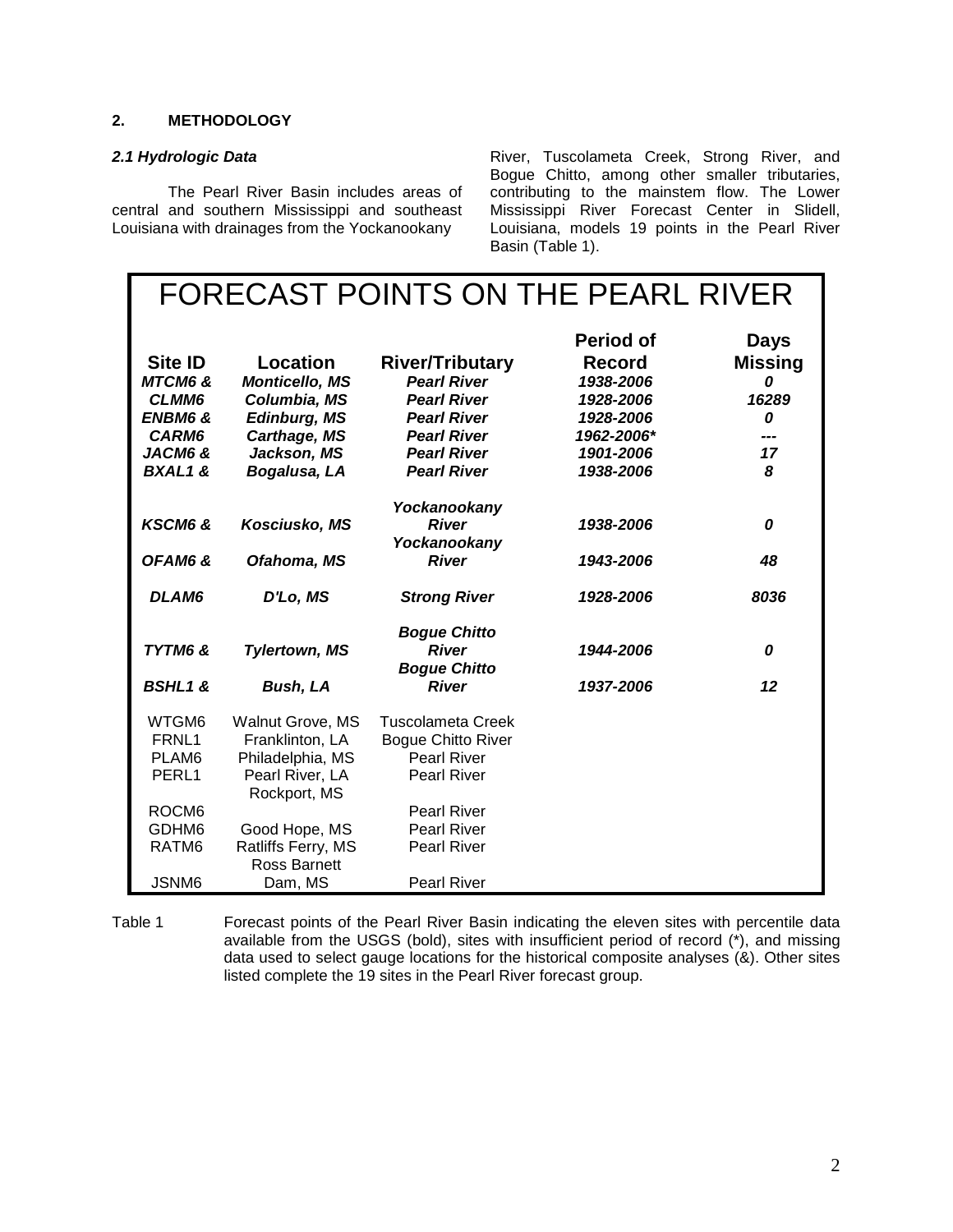

Figure 1 Graphical display of the 19 forecast points of the Pearl River forecast group.

Daily mean streamflow data for the Pearl River basin was acquired online from the United States Geological Survey (USGS) for the period January 1950 through December 2005. In addition, the USGS provided access to probability of exceedance values for daily mean streamflow for the sites used in the analyses. Of the 19 forecast points, only 11 locations have historical probability of exceedance data available from the USGS. The gauge located at Carthage, MS (CARM6) fails to meet the period of record requirements and is, therefore, not included in the analysis. In addition, the datasets for sites at D'Lo (DLAM6) and Columbia (CLMM6), MS, contain significant data gaps in excess of 10 years and are also omitted. The remaining eight sites were selected along the entire length of the Pearl River and its tributaries and provide excellent coverage representative of basin-wide conditions (Figure 1).

The USGS uses the probability of exceedance values to define above normal and below normal flows as the  $75<sup>th</sup>$  percentile and  $25<sup>th</sup>$ percentile, respectively. Using these data, a simple comparison of each observed daily mean to the daily percentile streamflow value was performed to calculate a monthly count of "high flow" and "low flow" events from 1950-2005. To account for missing data at the remaining eight gauges, the daily count is set to zero and is considered a non-event. Thus, the monthly counts are not biased in favor of a greater number of high or low flow events. Instead, the monthly counts are considered a conservative estimate of the actual streamflow conditions which may inadvertently limit the identification of signals due to underestimation.

# **2.2 Station Composite Analysis**

To perform the composite analysis for streamflow, historical values for the NOAA-defined Oceanic Nino Index (ONI) and forecast values for the Nino 3.4 Consolidated Sea Surface Temperature (SST) from the Climate Prediction Center are required (Timofeyeva 2005). The ONI is the departure from normal SST value for the Nino 3.4 region in the equatorial Pacific Ocean and is based on a three month running mean and homogeneous historical SST analyses from 1905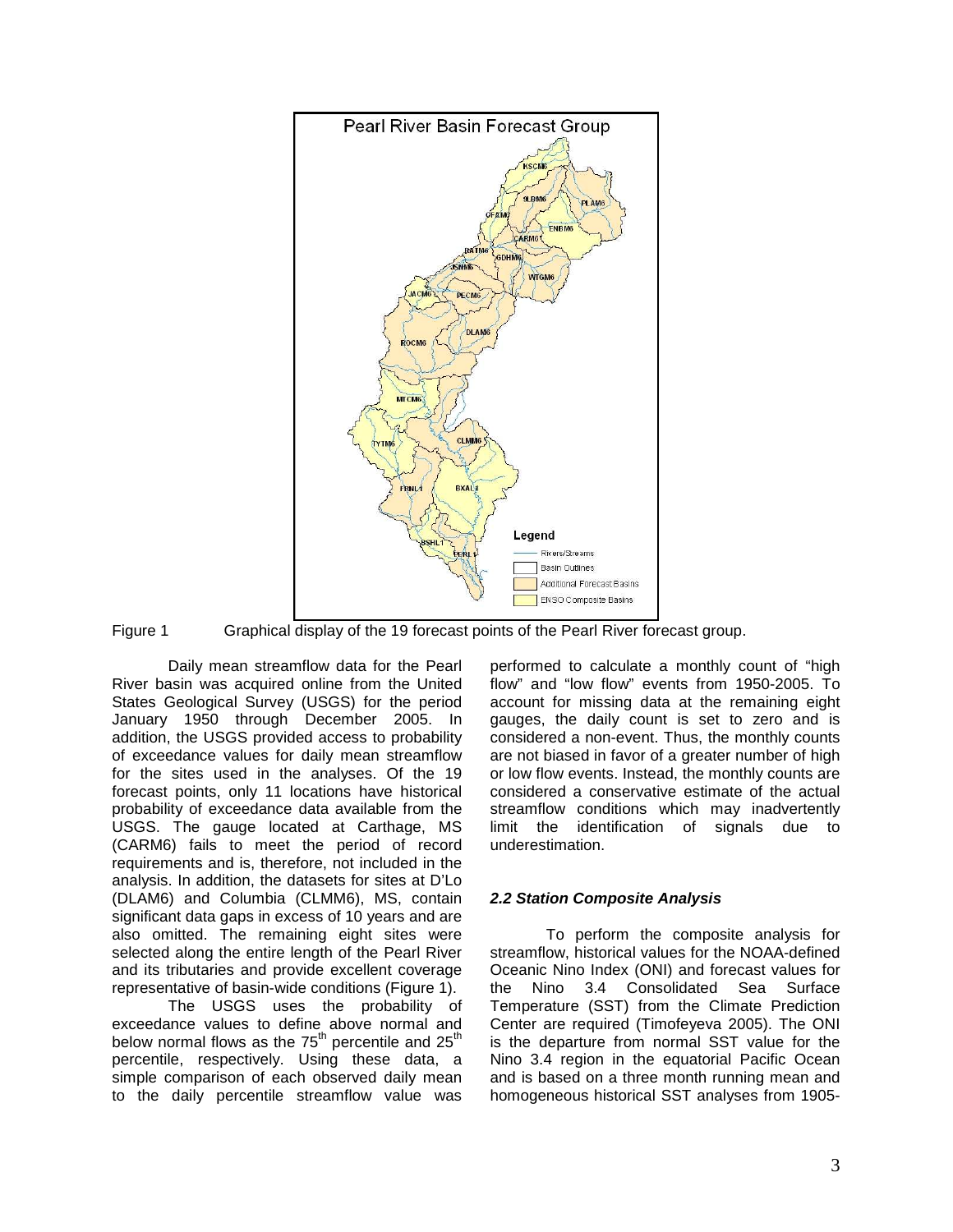1998. Values for the ONI are categorized such that,

| $ONI > = +0.5 C$             | El Nino  |
|------------------------------|----------|
| $ONI \le -0.5 C$             | La Nina  |
| $-0.5 C < \text{ONI} < +0.5$ | Neutral, |

determines the onset of an ENSO episode. An ENSO episode is further defined as a series of five consecutive ONI values within a single category. In determining the ENSO episode for each month and year, the operational definition is used to ensure the SST anomalies are long-term trends and not short-term warming and/or cooling events without significant impacts on global circulation patterns.

Monthly streamflow event data are used to calculate a three month weighted average for each season. Terciles are computed using the 1950- 2000 values for individual month and seasonal mean to identify the upper and lower thresholds for above and below normal conditions at the gauge location. Seasons are defined as provided in Table 2. Using the tercile information, each monthly and seasonal value is compared to the tercile information to define the value within an above, below, or near normal category. The ENSO episode is identified and counts for each ENSO episode-category combination are performed to generate the values required for the station composite. Probabilities associated with the counts define the historical composite analysis and permit the generation of forecast probabilities when coupled with the CPC Nino 3.4 Consolidated SST forecasts.

| <b>JFM</b> | January February March       |
|------------|------------------------------|
| <b>FMA</b> | February March April         |
| MAM        | March April May              |
| <b>AMJ</b> | April May June               |
| <b>MJJ</b> | May June July                |
| <b>ALL</b> | June July August             |
| <b>JAS</b> | <b>July August September</b> |
| <b>ASO</b> | August September October     |
| <b>SON</b> | September October November   |
| <b>OND</b> | October November December    |
| <b>NDJ</b> | November December January    |
| DJF        | December January February    |

Table 2 Definition of seasonal abbreviations

A trend adjustment is typically required for the ENSO composite analysis when the climate variable deviates from the expected trend. Initial research by Caldwell et al. (2006) indicate that the analyses of the monthly streamflow exceedance values failed to indicate significant trends by season and, therefore, no adjustments are made to the composites.

Following the historical composite analysis, a risk analysis is performed to assess whether the composite forecast is statistically significant. A hypergeometric distribution is used to describe the probability distribution between all possible outcomes of a category within ENSO episode years. Values are computed for x (number of successes in the sample), n (the size of the sample), M (the number of successes in the population), and N (the population size). These values are gathered from the station composites and probabilities are computed for each possible outcome, P(x). Using the probabilities, observed counts for each ENSO episode-category combination are used to determine if the value falls within the tails of the distribution function to the 10% statistical significance level (confidence  $interval = 0.90$ . If any of the combinations result in a statistically significant result, then a composite analysis forecast can be performed. Otherwise, climatology is provided with no forecast issued.

To make a composite analysis forecast, the Nino 3.4 Consolidated SST forecasts from CPC (http://www.cpc.ncep.noaa.gov/products/ precip/CWlink/ENSO/sstcon34.txt) are used to compute the forecast probabilities. The probability for equal chances is defined as 33% for each category and, therefore, any probability above or below this value is considered an enhanced or decreased chance of occurrence of the category given the ENSO episode.

# **2.3 Streamflow and ENSO**

The ENSO signal for precipitation across the Southeast United States is strongest in the winter and spring months with generally wetter than normal conditions during El Nino and drier than normal conditions during La Nina (Figure 2). Any impact on the amount and distribution of precipitation during neutral ENSO years tends to be less pronounced. As a result, we expect to find a correlation between increased (decreased) numbers of above normal flow days during the cool season when El Nino (La Nina) conditions exist in the tropical, equatorial Pacific Ocean. The opposite is true for below normal flow days since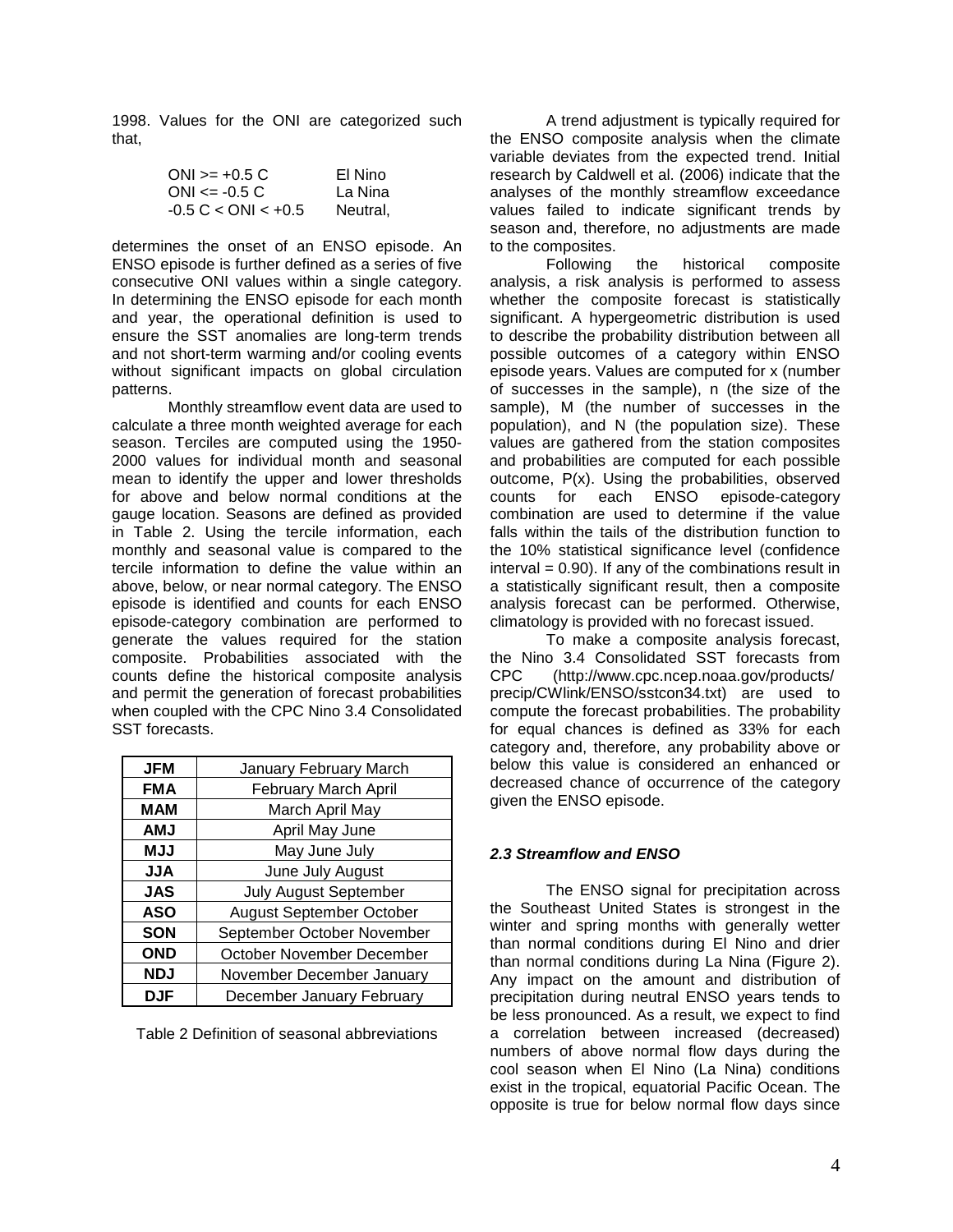dry (wet) conditions during La Nina (El Nino) should increase (decrease) the number of days with streamflow below the  $25<sup>th</sup>$  percentile.

ENSO impacts on the large scale weather patterns across the United States are welldocumented (Hidalgo and Dracup 2003, Schimdt et al. 2001) with an identifiable lag time in precipitation and temperature anomalies on the order of months to seasons. Although the SOI index represents a running mean of SST departures, a lag in streamflow response to the SOI has been shown to range from zero to five seasons (Guetter and Georgakakos 1996). The lag time is associated with the time required to establish global and regional circulations conducive to the excess or deficit of precipitation; therefore, the streamflow response may be significantly out of phase with the actual ENSO episode. A study of the Mississippi River Basin by Twine et al. (2005) indicates that while no signal is remarkable for the mainstem, ENSO does impact regional scale hydrologic patterns. El Nino precipitation anomalies tend to increase runoff in the eastern portions of the basin while La Nina decreases runoff in the southern and eastern sections of the basin. The impacts of ENSO are most evident during the cool season (Figure 3) when variations in the position and strength of the Pacific jetstream leads to significant changes in the distribution and amount of precipitation observed across the southern tier of the United States.



Figure 2 Composites for temperature and precipitation across the United States for DJF (left) and FMA (right). Dry conditions are shaded in brown and wet conditions in green (Courtesy: Climate Prediction Center).

## **2.4 Forecast Verification**

To examine the performance of the ENSO-based forecasts of flow conditions in the Pearl River basin, historical forecasts of sea surface temperatures in the Nino 3.4 Region from CPC were used to produce probabilistic forecasts of above, near, or below normal streamflow for each site along the Pearl River Basin. Since the Spring Flood Potential Outlook constitutes a seasonal outlook for the upcoming 90 days, only the 0.5 month lead time forecasts from the Climate Prediction Center are used to verify forecast performance. The lag time of ENSO impacts is not currently considered in this research as forecast skill is expected to decline with increasing lead time. Comparison of the forecasts to actual observations was performed using the Heidke Skill Score (HSS), Ranked Probability Score (RPS), and Ranked Probability Skill Score (RPSS) (Panofsky and Brier 1958). Additional statistical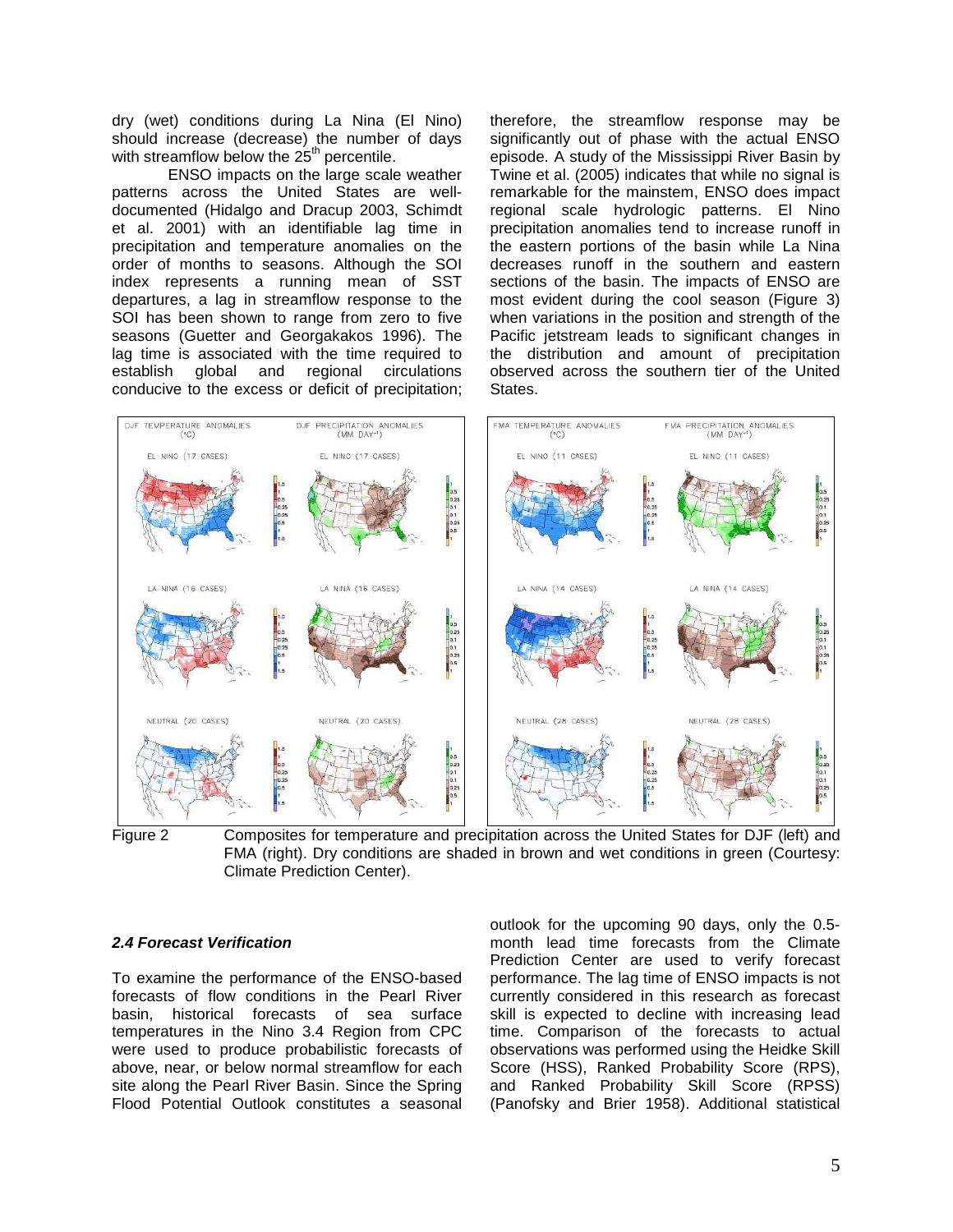information was acquired through the  $3<sup>rd</sup>$ International Verification Methods Workshop resource page (http://www.bom.gov.au/bmrc/ wefor/staff/eee/verif/verif\_web\_page.html).

The Heidke Skill score is used to identify the improved skill of the ENSO-based forecasts relative to random chance and is computing using the formula,

$$
HSS = \frac{C-E}{N-E}
$$

where C is the number of correct forecasts, N is the total number of forecasts, and E is the expected number to be correct based on chance. Although the Heidke Skill Score provides some idea as to the relative skill of the ENSO composites on streamflow forecasts, the RPS and RPSS evaluate the performance of the ENSObased guidance in predicting the proper category.

The equations used to compute RPS and RPSS are as follows:

$$
RPS = \frac{1}{M-1} \sum_{m=1}^{M} \left[ \left( \sum_{k=1}^{m} D_k \right) - \left( \sum_{k=1}^{m} D_k \right) \right]^2
$$

and

$$
RPSS = \frac{\overline{RPS} - \overline{RPS}_{\text{reference}}}{0 - \overline{RPS}_{\text{reference}}} = 1 - \frac{\overline{RPS}}{\overline{RPS}_{\text{reference}}}
$$

For the HSS, values range from 0 (no skill) to 1 (perfect forecast). For the RPS, values range from 0 to 1, as well, with zero being the perfect score and 1 being an indication that the forecasts failed. Lastly, the RPSS can range from  $-\infty$  to 1, where negative values indicate worse forecasts than climatology, 0 indicates no improvement over climatology, and 1 indicates a perfect score.



**Climate Prediction Center/NCEP/NWS** 

Figure 3 Typical cool season variations in jet stream patterns and precipitation/temperature regimes across North America (Courtesy: Climate Prediction Center)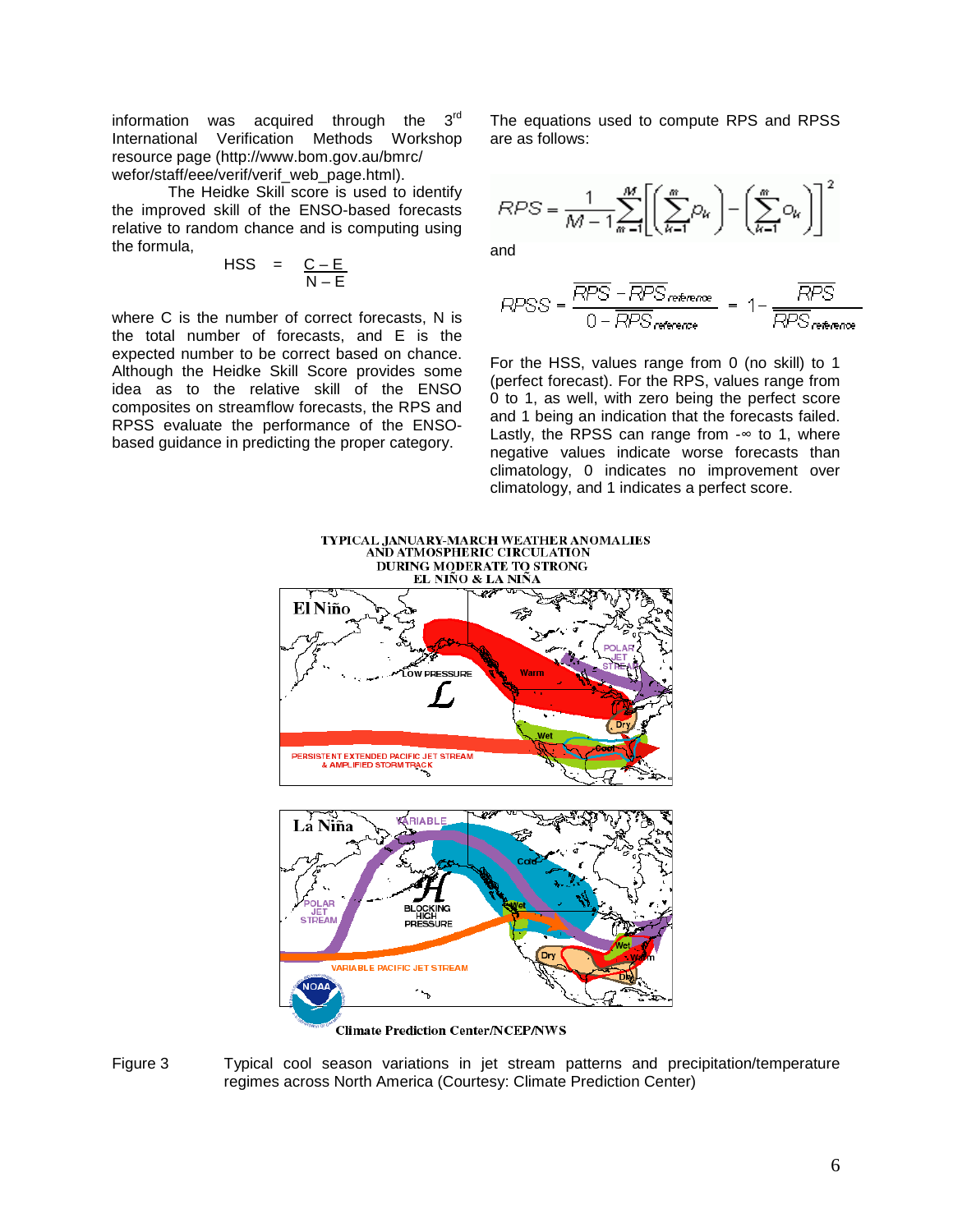### **3. RESULTS**

Only statistically significant relationships found in the generation of the ENSO composites are used to make generalized statements regarding the impact of ENSO signal on streamflow conditions in the Pearl River basin. The 75<sup>th</sup> percentile composite results are shown in tabular form for La Nina (Table 3), Neutral (Table

4), and El Nino (Table 5) events with the  $25<sup>th</sup>$ percentile data in Tables 6 through 8. The tables are divided into three sections to represent the Yockanookany River, mainstem Pearl River, and Bogue Chitto River. To be considered a signal across the basin, at least half of the sites within the mainstem or sub-basin must indicate similar relationships for a given ENSO episode.

|            | Yockanookany                     |                |                | Mainstem Pearl |                |                | <b>Bogue Chitto</b> |                |  |
|------------|----------------------------------|----------------|----------------|----------------|----------------|----------------|---------------------|----------------|--|
|            | KSCM6                            | OFAM6          | JACM6          | ENBM6          | MTCM6          | <b>BXAL1</b>   | TYTM6               | <b>BSHL1</b>   |  |
| <b>JFM</b> | Above<br>47.1%<br>Below<br>23.5% | Above<br>41.2% | <b>NS</b>      | <b>NS</b>      | Below<br>23.5% | Below<br>23.5% | NS.                 | <b>NS</b>      |  |
| <b>FMA</b> | <b>NS</b>                        | <b>NS</b>      | <b>NS</b>      | Below<br>13.3% | Below<br>13.3% | Below<br>20.0% | Above<br>0.0%       | Above<br>0.0%  |  |
| MAM        | NS.                              | NS.            | <b>NS</b>      | NS.            | NS.            | NS.            | NS.                 | Above<br>6.7%  |  |
| <b>AMJ</b> | <b>NS</b>                        | Below<br>53.3% | <b>NS</b>      | <b>NS</b>      | <b>NS</b>      | Below<br>66.7% | NS.                 | Below<br>66.7% |  |
| MJJ        | <b>NS</b>                        | NS             | <b>NS</b>      | NS             | Below<br>53.8% | Below<br>76.9% | <b>NS</b>           | NS             |  |
| <b>JJA</b> | NS:                              | <b>NS</b>      | Above<br>53.8% | Above<br>53.8% | NS.            | <b>NS</b>      | <b>NS</b>           | NS.            |  |
| <b>JAS</b> | <b>NS</b>                        | <b>NS</b>      | <b>NS</b>      | <b>NS</b>      | <b>NS</b>      | <b>NS</b>      | <b>NS</b>           | <b>NS</b>      |  |
| <b>ASO</b> | NS.                              | <b>NS</b>      | <b>NS</b>      | <b>NS</b>      | NS.            | Below<br>18.8% | NS.                 | <b>NS</b>      |  |
| SON        | NS.                              | <b>NS</b>      | <b>NS</b>      | <b>NS</b>      | <b>NS</b>      | <b>NS</b>      | <b>NS</b>           | <b>NS</b>      |  |
| OND        | <b>Below</b><br>26.3%            | <b>NS</b>      | Above<br>42.0% | <b>NS</b>      | NS.            | <b>NS</b>      | <b>NS</b>           | <b>NS</b>      |  |
| NDJ        | NS:                              | NS             | <b>NS</b>      | <b>NS</b>      | <b>NS</b>      | Below<br>42.1% | <b>NS</b>           | <b>NS</b>      |  |
| <b>DJF</b> | Below<br>15.0%                   | Below<br>20.0% | Below<br>30.0% | <b>NS</b>      | <b>NS</b>      | <b>NS</b>      | <b>NS</b>           | <b>NS</b>      |  |

Table 3 Historical composites for  $75<sup>th</sup>$  Percentile Flow during La Nina events in the Pearl River Basin. Shading indicates wetter/above normal 75<sup>th</sup> percentile flow days (green) and drier/below normal 75th percentile flow days (orange).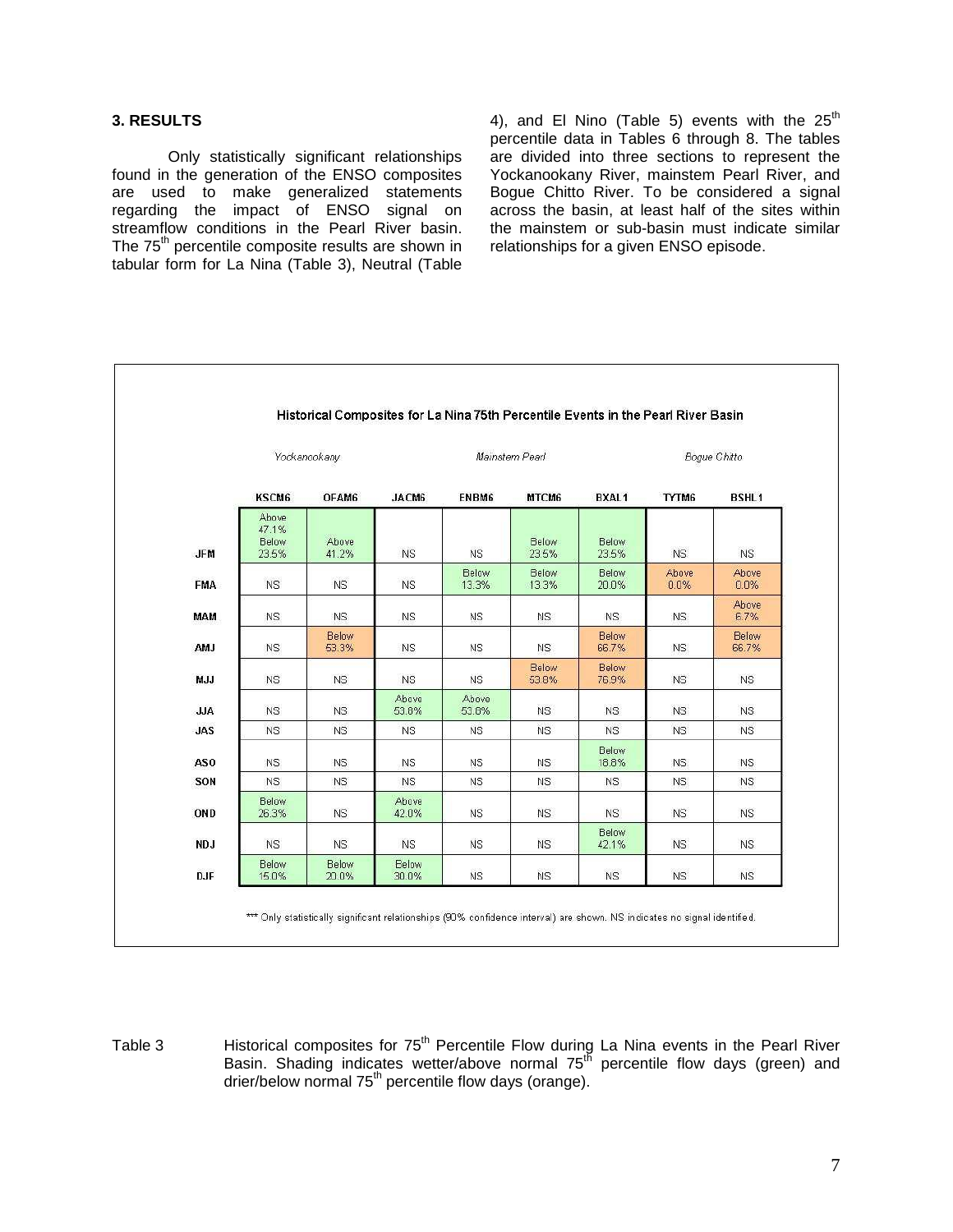|            |                                  | Yockanookany                     |                | Mainstem Pearl                   |                                  |                                  | Boque Chitto   |                |  |
|------------|----------------------------------|----------------------------------|----------------|----------------------------------|----------------------------------|----------------------------------|----------------|----------------|--|
|            | KSCM6                            | OFAM6                            | JACM6          | ENBM6                            | MTCM6                            | <b>BXAL1</b>                     | TYTM6          | <b>BSHL1</b>   |  |
| <b>JFM</b> | NS.                              | <b>NS</b>                        | Above<br>11.5% | <b>NS</b>                        | Below<br>57.7%                   | Below<br>57.7%                   | NS.            | <b>NS</b>      |  |
| FMA.       | <b>NS</b>                        | NS                               | Below<br>43.3% | Below<br>50.0%                   | Below<br>53.3%                   | Below<br>56.7%                   | NS             | NS             |  |
| <b>MAM</b> | Below<br>12.9%                   | <b>NS</b>                        | ΝS             | ΝS                               | NS.                              | NS                               | NS.            | <b>NS</b>      |  |
| AMJ        | NS.                              | <b>NS</b>                        | <b>NS</b>      | <b>NS</b>                        | NS                               | <b>NS</b>                        | Above<br>14.3% | Above<br>10.7% |  |
| MJJ        | <b>NS</b>                        | Below<br>46.7%                   | <b>NS</b>      | ΝS                               | <b>NS</b>                        | <b>NS</b>                        | NS.            | NS.            |  |
| <b>JJA</b> | NS.                              | <b>NS</b>                        | <b>NS</b>      | <b>NS</b>                        | <b>NS</b>                        | NS                               | NS.            | <b>NS</b>      |  |
| <b>JAS</b> | <b>NS</b>                        | <b>NS</b>                        | <b>NS</b>      | <b>NS</b>                        | <b>NS</b>                        | <b>NS</b>                        | <b>NS</b>      | Above<br>40.0% |  |
| <b>ASO</b> | Above<br>20.8%                   | Above<br>41.3%                   | Above<br>33.3% | Above<br>37.5%<br>Below<br>18.8% | NS.                              | Below<br>50.0%                   | NS.            | <b>NS</b>      |  |
| SON        | NS.                              | <b>NS</b>                        | <b>NS</b>      | <b>NS</b>                        | <b>NS</b>                        | <b>NS</b>                        | Below<br>57.1% | <b>NS</b>      |  |
| OND        | Above<br>10.0%<br>Below<br>65.0% | Above<br>10.0%<br>Below<br>55.0% | Above<br>10.0% | Above<br>15.0%                   | Above<br>15.0%<br>Below<br>55.0% | <b>NS</b>                        | Below<br>57.1% | Above<br>15.0% |  |
| NDJ        | Below<br>60.0%                   | Below<br>65.0%                   | <b>NS</b>      | <b>NS</b>                        | <b>Above</b><br>15.0%            | Above<br>15.0%<br>Below<br>80.0% | <b>NS</b>      | Below<br>60.0% |  |
| <b>DJF</b> | <b>NS</b>                        | <b>NS</b>                        | <b>NS</b>      | <b>NS</b>                        | <b>NS</b>                        | <b>NS</b>                        | <b>NS</b>      | Above<br>40.0% |  |

Table 4 **Historical composites for 75<sup>th</sup> Percentile Flow during Neutral events in the Pearl River** Basin. Shading indicates wetter/above normal  $75<sup>th</sup>$  percentile flow days (green) and drier/below normal 75<sup>th</sup> percentile flow days (orange).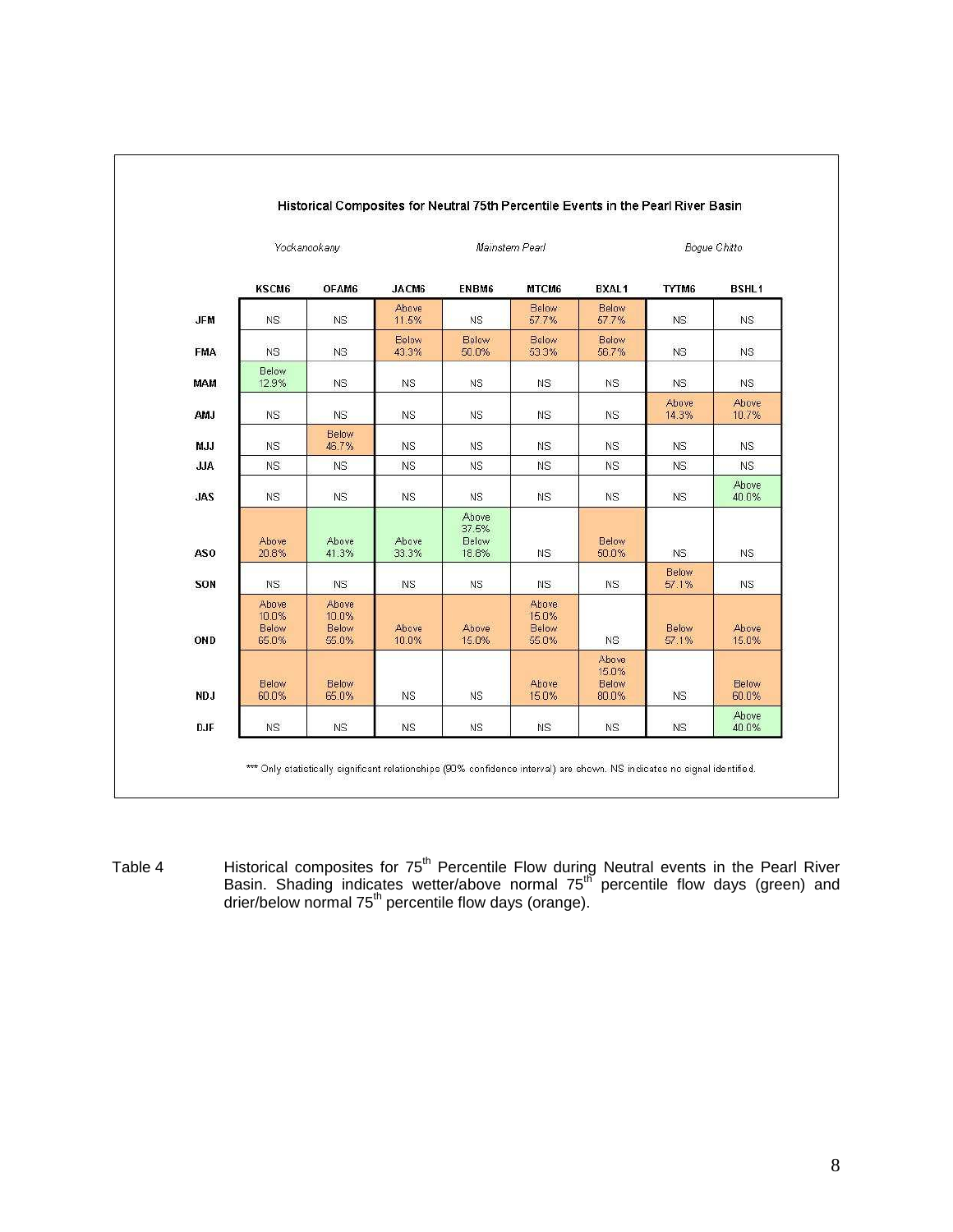|                 |                       | Yockanookany                     |               | Mainstem Pearl |                                  |                                  |                                  | Bogue Chitto                     |  |  |
|-----------------|-----------------------|----------------------------------|---------------|----------------|----------------------------------|----------------------------------|----------------------------------|----------------------------------|--|--|
|                 | KSCM6                 | OFAM6                            | JACM6         | ENBM6          | MTCM6                            | <b>BXAL1</b>                     | TYTM6                            | <b>BSHL1</b>                     |  |  |
| <b>JFM</b>      | NS.                   | <b>NS</b>                        | <b>NS</b>     | <b>NS</b>      | <b>NS</b>                        | <b>NS</b>                        | Above<br>46.2%<br>Below<br>23.1% | Above<br>46.2%<br>Below<br>23.1% |  |  |
| <b>FMA</b>      | <b>NS</b>             | <b>NS</b>                        | <b>NS</b>     | <b>NS</b>      | <b>NS</b>                        | <b>NS</b>                        | Below<br>18.2%                   | Below 0.0%                       |  |  |
| MAM             | NS.                   | NS.                              | <b>NS</b>     | <b>NS</b>      | <b>NS</b>                        | <b>NS</b>                        | Below<br>20.0%                   | Below<br>10.0%                   |  |  |
| <b>AMJ</b>      | <b>NS</b>             | <b>NS</b>                        | <b>NS</b>     | Below<br>15.4% | <b>NS</b>                        | NS                               | Above<br>46.2%                   | Above<br>38.5%<br>Below<br>23.1% |  |  |
| MJJ             | <b>NS</b>             | Below<br>23.1%                   | Below 0.0%    | Below 7.7%     | Above<br>53.8%<br>Below<br>15.4% | Above<br>53.8%<br>Below<br>30.3% | <b>NS</b>                        | <b>NS</b>                        |  |  |
| <b>JJA</b>      | NS.                   | <b>NS</b>                        | <b>NS</b>     | <b>NS</b>      | <b>NS</b>                        | <b>NS</b>                        | NS.                              | Above<br>7.7%                    |  |  |
| <b>JAS</b>      | <b>NS</b>             | <b>NS</b>                        | <b>NS</b>     | <b>NS</b>      | <b>NS</b>                        | <b>NS</b>                        | <b>NS</b>                        | <b>NS</b>                        |  |  |
| AS <sub>0</sub> | <b>NS</b>             | <b>NS</b>                        | <b>NS</b>     | <b>NS</b>      | NS.                              | <b>NS</b>                        | <b>NS</b>                        | <b>NS</b>                        |  |  |
| SON             | Above<br>50.0%        | <b>NS</b>                        | <b>NS</b>     | ΝS             | <b>NS</b>                        | <b>NS</b>                        | <b>NS</b>                        | <b>NS</b>                        |  |  |
| OND             | Above<br>47.1%        | <b>NS</b>                        | <b>NS</b>     | <b>NS</b>      | <b>NS</b>                        | <b>NS</b>                        | <b>NS</b>                        | Above<br>47.1%                   |  |  |
| NDJ             | NS                    | <b>NS</b>                        | Above<br>5.9% | <b>NS</b>      | <b>NS</b>                        | <b>NS</b>                        | <b>NS</b>                        | Above<br>41.2%                   |  |  |
| <b>DJF</b>      | <b>Below</b><br>62.5% | Above<br>12.5%<br>Below<br>68.8% | <b>NS</b>     | <b>NS</b>      | <b>NS</b>                        | Above<br>56.3%                   | <b>NS</b>                        | <b>NS</b>                        |  |  |

Table 5 Historical composites for  $75<sup>th</sup>$  Percentile Flow during El Nino events in the Pearl River Basin. Shading indicates wetter/above normal 75th percentile flow days (green) and drier/below normal  $75<sup>th</sup>$  percentile flow days (orange).

# **3.1 75th Percentile Historical Composites**

#### 3.1.1 La Nina

The strongest signal during La Nina conditions shows above normal  $75<sup>th</sup>$  percentile flow days from DJF through FMA (Table 3). The Bogue Chitto does not exhibit the same wet signal with 0.0% chance of above normal flow events in FMA (Figure 4). Drier conditions along the coast in precipitation anomaly composites (Figure 2) and wider, flatter topography of the basin may explain the drier conditions near the coast. A secondary signal in AMJ through MJJ of drier conditions becomes evident across the remainder of the Pearl River basin before enhanced tropical activity during La Nina increases probabilities for high flow events sporadically through the late summer.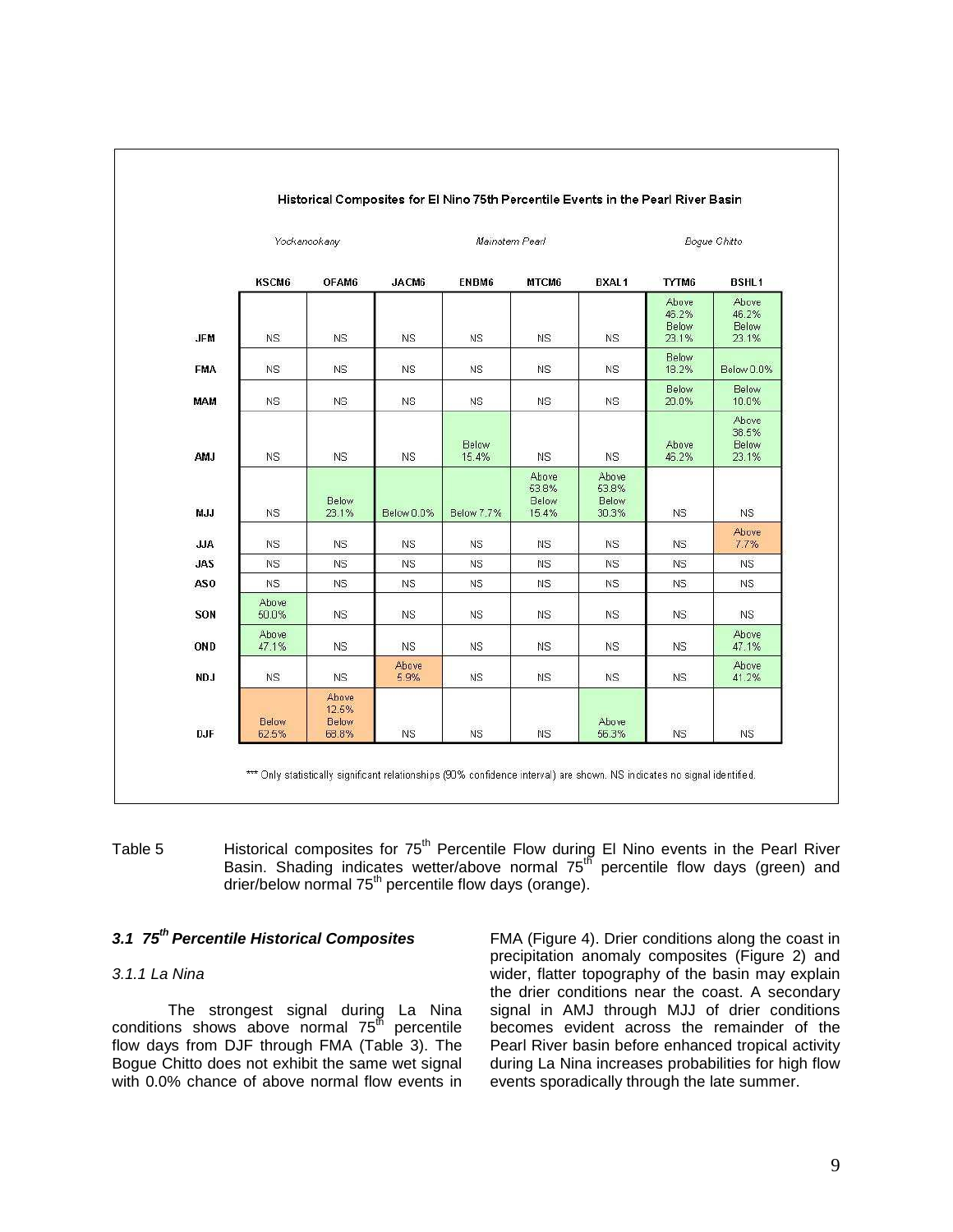



Figure 4 Historical, composite analysis for TYTM6 indicating the statistically significant relationship during La Nina conditions during FMA with no above normal streamflow days observed.

#### 3.1.2 Neutral

Neutral ENSO episodes exhibit two distinct signals: (1) a predominantly dry period from OND through FMA and (2) highly variable streamflow in the summer months (Table 4). In JFM and FMA, the mainstem Pearl provides a dry signal while the Bogue Chitto and Yockanookany Rivers fail to indicate a streamflow tendency. Again in OND and NDJ, the dry signal continues across the mainstem with the tributaries now also evidenced in the historical composites as a dry signal (Figure 5). The variability during the warm season is clear with conflicting signals at KSCM6, OFAM, JACM6, ENBM6, and BXAL1.

## 3.1.3 El Nino

During El Nino conditions, the cool season (JFM-AMJ) indicates a wet tendency, particularly across the Bogue Chitto River basin with increased probability of above normal high flow days and decreased chances of below normal 75<sup>th</sup> percentile flows (Table 5). Early in the cool season, DJF composites show neutral to dry conditions across the Yockanookany River and mainstem Pearl. In AMJ-MJJ, the wet signal migrates northward into the Yockanookany and upper Pearl River basins (Figure 6). By summer, however, a lack of ENSO signal is indicated in  $75<sup>th</sup>$ percentile flows, potentially related to a lack of tropical activity in the Atlantic Ocean during El Nino events. Base flow during the summer months also limits the probability of daily mean streamflow exceeding the  $75<sup>th</sup>$  percentile.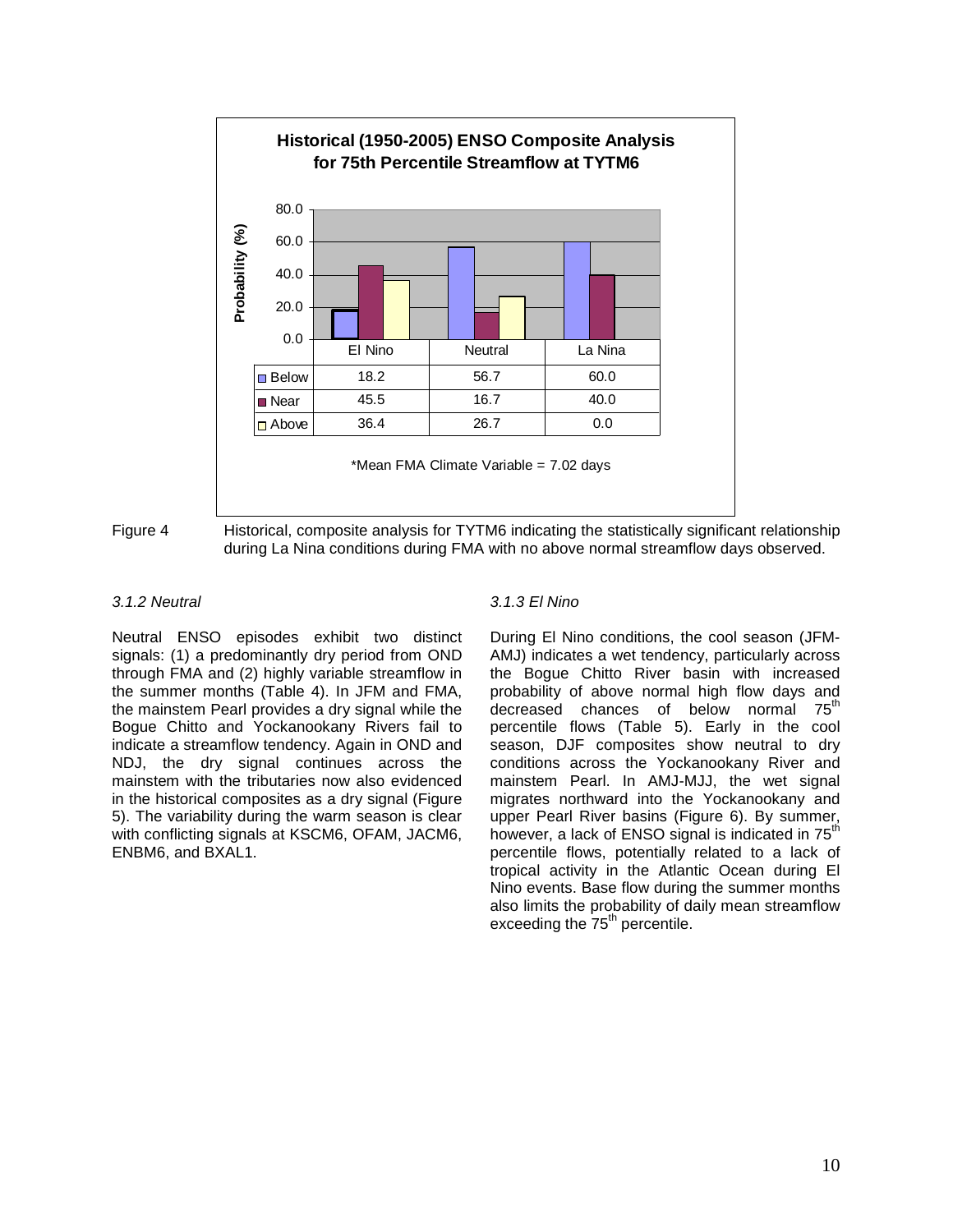



Figure 5 Historical, composite analysis for BXAL1 indicating the statistically significant relationship during Neutral conditions during NDJ with an 80% probability of below normal streamflow days observed.



Figure 6 Historical, composite analysis for BXAL1 indicating the statistically significant relationship during El Nino conditions during AMJ with a 15.4% probability of below normal streamflow days observed.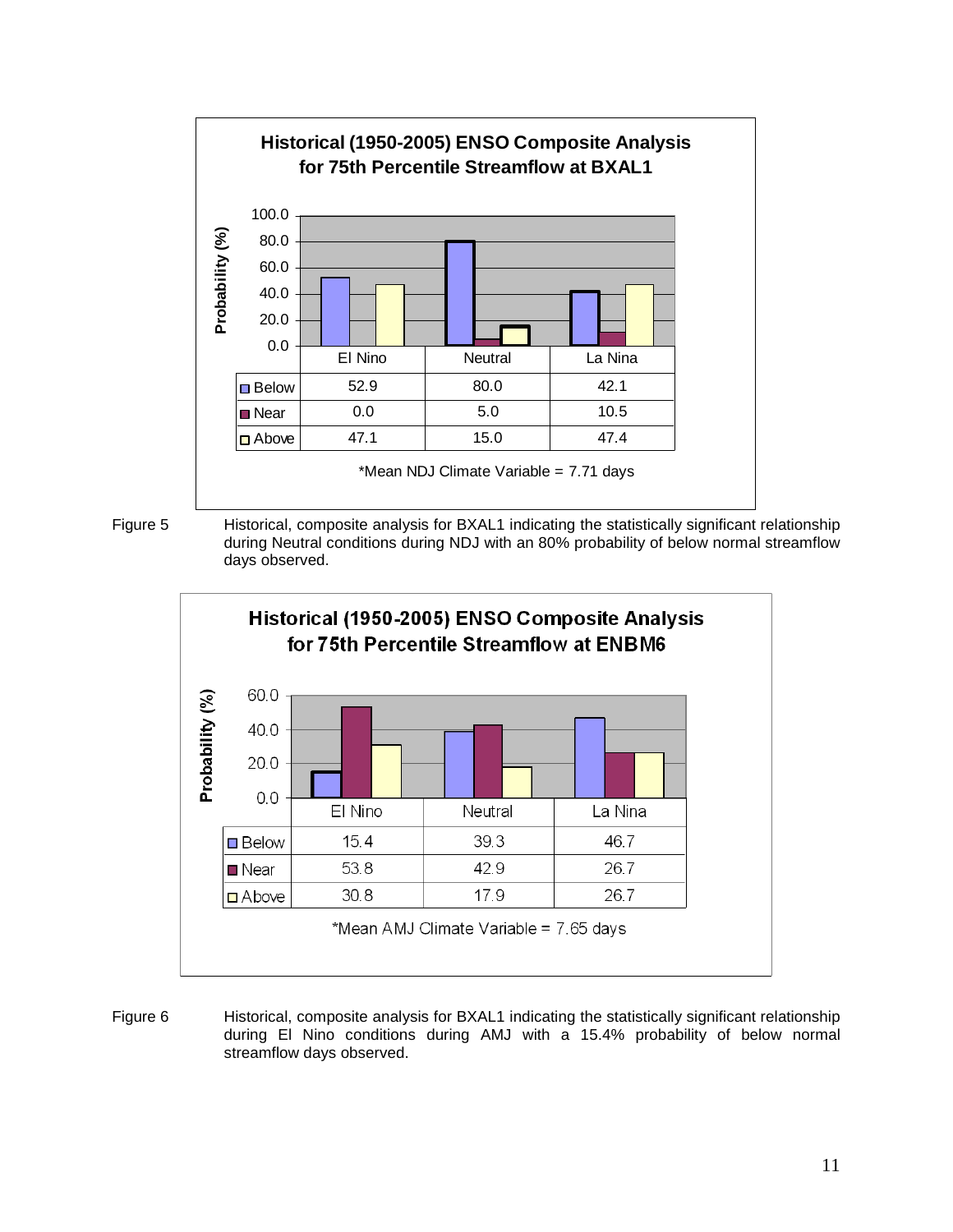# **3.2 25th Percentile Historical Composites**

Using the same test of statistical significance and site minimum for signal designation, the low flow regime has very few ENSO signal relationships (Tables 6-8). In fact, limited signals are seen for any ENSO episode in the  $25<sup>th</sup>$  percentile flows. La Nina composites support the 75<sup>th</sup> percentile data with drier conditions much of the year in the Bogue

Chitto River basin (Table 6). Historical composites of the neutral ENSO phase again shows increased variability during ASO, but may suggest wetter conditions along the Gulf Coast where tropical activity is somewhat enhanced (Table 7). Again during El Nino, the exception is on the Bogue Chitto where the wet signal during the cool season remains evident (Table 8).

|                 |                       | Yockanookany   |                | Mainstem Pearl |           |              |                       | <b>Boque Chitto</b>          |  |  |
|-----------------|-----------------------|----------------|----------------|----------------|-----------|--------------|-----------------------|------------------------------|--|--|
|                 | KSCM6                 | OFAM6          | JACM6          | ENBM6          | MTCM6     | <b>BXAL1</b> | TYTM6                 | <b>BSHL1</b>                 |  |  |
| <b>JFM</b>      | NS.                   | <b>NS</b>      | <b>NS</b>      | <b>NS</b>      | <b>NS</b> | NS.          | NS.                   | Above<br>70.6%               |  |  |
| <b>FMA</b>      | <b>NS</b>             | <b>NS</b>      | <b>NS</b>      | <b>NS</b>      | <b>NS</b> | <b>NS</b>    | <b>NS</b>             | Above<br>66.7%<br>Below 6.7% |  |  |
| <b>MAM</b>      | NS.                   | <b>NS</b>      | <b>NS</b>      | <b>NS</b>      | NS.       | <b>NS</b>    | Above<br>53.3%        | Below 6.7%                   |  |  |
| AMJ             | NS.                   | <b>NS</b>      | <b>NS</b>      | <b>NS</b>      | <b>NS</b> | <b>NS</b>    | Above<br>53.3%        | <b>NS</b>                    |  |  |
| <b>MJJ</b>      | <b>NS</b>             | <b>NS</b>      | <b>NS</b>      | <b>NS</b>      | <b>NS</b> | <b>NS</b>    | Above<br>61.5%        | <b>NS</b>                    |  |  |
| <b>JJA</b>      | <b>NS</b>             | <b>NS</b>      | <b>NS</b>      | <b>NS</b>      | <b>NS</b> | <b>NS</b>    | NS.                   | <b>NS</b>                    |  |  |
| <b>JAS</b>      | <b>NS</b>             | <b>NS</b>      | <b>NS</b>      | <b>NS</b>      | <b>NS</b> | <b>NS</b>    | <b>Above</b><br>53.8% | <b>NS</b>                    |  |  |
| AS <sub>0</sub> | NS.                   | <b>NS</b>      | <b>NS</b>      | <b>NS</b>      | <b>NS</b> | NS.          | NS.                   | NS.                          |  |  |
| SON             | NS.                   | <b>NS</b>      | Above<br>47.4% | <b>NS</b>      | NS.       | <b>NS</b>    | <b>NS</b>             | <b>NS</b>                    |  |  |
| OND             | <b>NS</b>             | <b>NS</b>      | <b>NS</b>      | <b>NS</b>      | <b>NS</b> | <b>NS</b>    | <b>NS</b>             | NS.                          |  |  |
| <b>NDJ</b>      | <b>NS</b>             | <b>NS</b>      | <b>NS</b>      | <b>NS</b>      | <b>NS</b> | NS.          | NS                    | <b>NS</b>                    |  |  |
| <b>DJF</b>      | <b>Below</b><br>40.0% | Below<br>40.0% | <b>NS</b>      | <b>NS</b>      | <b>NS</b> | <b>NS</b>    | <b>NS</b>             | <b>NS</b>                    |  |  |

Table 6 **Historical composites for 25<sup>th</sup> Percentile Flow during La Nina events in the Pearl River** Basin. Shading indicates wetter/below normal 25<sup>th</sup> percentile flow days (green) and drier/above normal 25<sup>th</sup> percentile flow days (orange).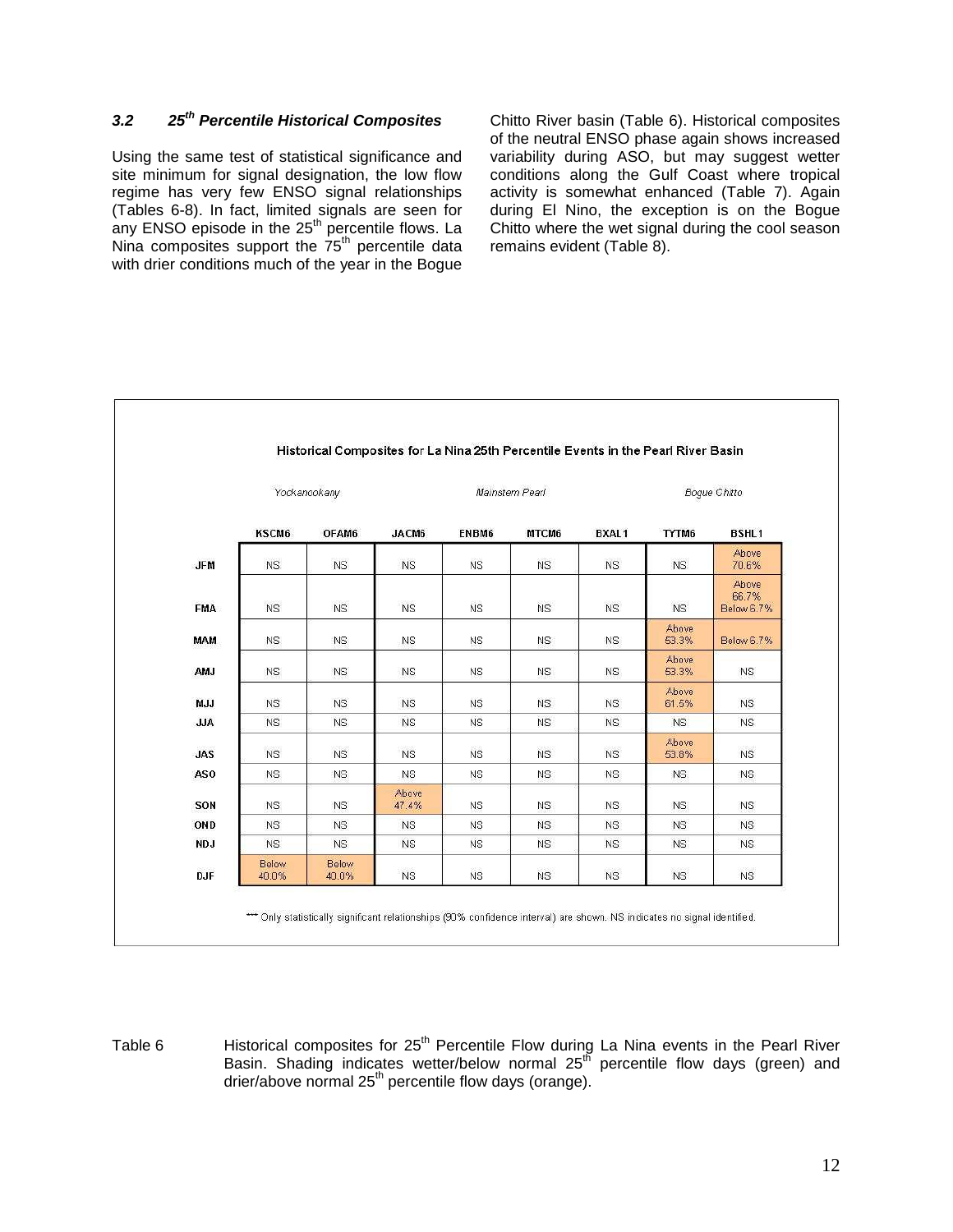|                 | Yockanookany |           |           |           | Mainstem Pearl |              | Boque Chitto   |                |  |
|-----------------|--------------|-----------|-----------|-----------|----------------|--------------|----------------|----------------|--|
|                 | KSCM6        | OFAM6     | JACM6     | ENBM6     | MTCM6          | <b>BXAL1</b> | TYTM6          | <b>BSHL1</b>   |  |
| <b>JFM</b>      | <b>NS</b>    | NS.       | <b>NS</b> | <b>NS</b> | NS.            | <b>NS</b>    | <b>NS</b>      | <b>NS</b>      |  |
| <b>FMA</b>      | <b>NS</b>    | <b>NS</b> | <b>NS</b> | <b>NS</b> | <b>NS</b>      | <b>NS</b>    | <b>NS</b>      | <b>NS</b>      |  |
| MAM             | NS.          | NS.       | <b>NS</b> | NS.       | NS.            | <b>NS</b>    | NS.            | NS.            |  |
| AMJ             | <b>NS</b>    | <b>NS</b> | <b>NS</b> | ΝS.       | NS.            | <b>NS</b>    | <b>NS</b>      | <b>NS</b>      |  |
| <b>MJJ</b>      | <b>NS</b>    | NS.       | <b>NS</b> | <b>NS</b> | <b>NS</b>      | <b>NS</b>    | <b>NS</b>      | <b>NS</b>      |  |
| <b>ALL</b>      | NS.          | <b>NS</b> | <b>NS</b> | <b>NS</b> | NS.            | <b>NS</b>    | NS.            | <b>NS</b>      |  |
| <b>JAS</b>      | <b>NS</b>    | NS.       | <b>NS</b> | <b>NS</b> | NS             | <b>NS</b>    | Above<br>23.3% | NS.            |  |
| AS <sub>0</sub> | NS.          | NS.       | <b>NS</b> | NS.       | Above<br>50.0% | <b>NS</b>    | NS.            | Above<br>29.2% |  |
| SON             | <b>NS</b>    | <b>NS</b> | <b>NS</b> | NS.       | <b>NS</b>      | <b>NS</b>    | <b>NS</b>      | <b>NS</b>      |  |
| OND             | <b>NS</b>    | NS.       | <b>NS</b> | <b>NS</b> | <b>NS</b>      | <b>NS</b>    | <b>NS</b>      | <b>NS</b>      |  |
| <b>NDJ</b>      | NS.          | <b>NS</b> | <b>NS</b> | <b>NS</b> | <b>NS</b>      | <b>NS</b>    | NS.            | <b>NS</b>      |  |
| <b>DJF</b>      | <b>NS</b>    | <b>NS</b> | <b>NS</b> | <b>NS</b> | <b>NS</b>      | <b>NS</b>    | <b>NS</b>      | <b>NS</b>      |  |

Table 7 **Historical composites for 25<sup>th</sup> Percentile Flow during Neutral events in the Pearl River** Basin. Shading indicates wetter/below normal 25<sup>th</sup> percentile flow days (green) and drier/above normal 25<sup>th</sup> percentile flow days (orange).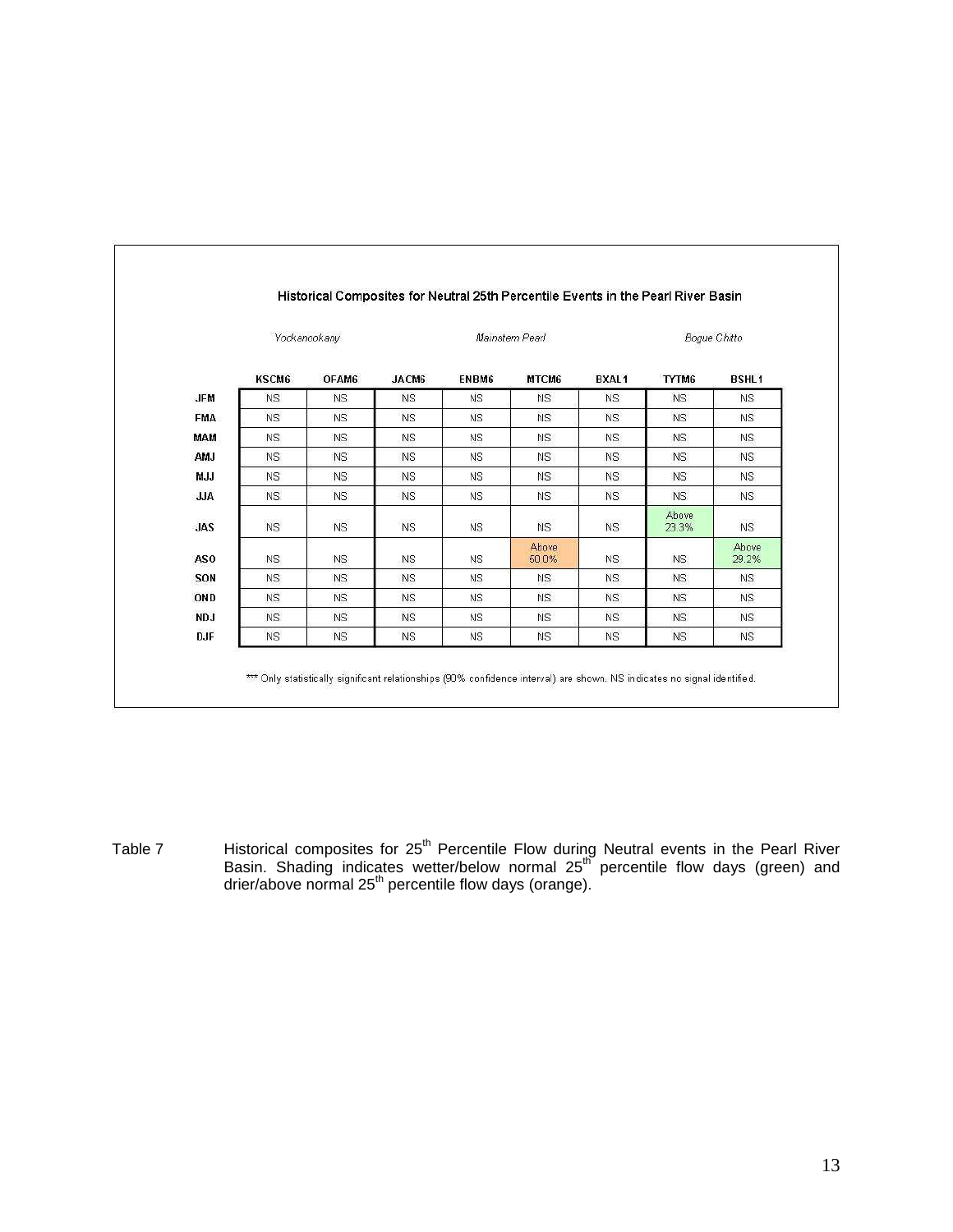|                 |                   | Yockanookany |           |           | Mainstem Pearl |              |                                  | Boque Chitto                     |  |  |
|-----------------|-------------------|--------------|-----------|-----------|----------------|--------------|----------------------------------|----------------------------------|--|--|
|                 | KSCM6             | OFAM6        | JACM6     | ENBM6     | MTCM6          | <b>BXAL1</b> | TYTM6                            | <b>BSHL1</b>                     |  |  |
| <b>JFM</b>      | <b>NS</b>         | <b>NS</b>    | NS        | <b>NS</b> | <b>NS</b>      | <b>NS</b>    | Above<br>15.4%                   | Above<br>23.1%                   |  |  |
| <b>FMA</b>      | <b>NS</b>         | <b>NS</b>    | <b>NS</b> | <b>NS</b> | <b>NS</b>      | <b>NS</b>    | Above<br>18.2%<br>Below<br>72.7% | Above<br>18.2%<br>Below<br>54.5% |  |  |
| MAM             | NS.               | <b>NS</b>    | <b>NS</b> | ΝS        | <b>NS</b>      | <b>NS</b>    |                                  | <b>NS</b>                        |  |  |
| AMJ             | Above<br>15.9%    | <b>NS</b>    | <b>NS</b> | <b>NS</b> | <b>NS</b>      | <b>NS</b>    | <b>Below</b><br>69.2%            | <b>NS</b>                        |  |  |
| M.J.J           | <b>NS</b>         | <b>NS</b>    | NS        | <b>NS</b> | NS             | <b>NS</b>    | <b>NS</b>                        | <b>NS</b>                        |  |  |
| <b>ALL</b>      | NS.               | <b>NS</b>    | <b>NS</b> | <b>NS</b> | <b>NS</b>      | <b>NS</b>    | NS.                              | <b>NS</b>                        |  |  |
| <b>JAS</b>      | <b>NS</b>         | <b>NS</b>    | <b>NS</b> | <b>NS</b> | <b>NS</b>      | <b>NS</b>    | <b>NS</b>                        | <b>NS</b>                        |  |  |
| AS <sub>0</sub> | NS.               | <b>NS</b>    | <b>NS</b> | NS.       | NS.            | <b>NS</b>    | NS.                              | Above<br>62.5%                   |  |  |
| SON             | NS.               | <b>NS</b>    | <b>NS</b> | ΝS.       | <b>NS</b>      | <b>NS</b>    | <b>NS</b>                        | <b>NS</b>                        |  |  |
| OND             | <b>NS</b>         | <b>NS</b>    | <b>NS</b> | <b>NS</b> | <b>NS</b>      | <b>NS</b>    | <b>NS</b>                        | <b>NS</b>                        |  |  |
| NDJ             | NS.               | <b>NS</b>    | <b>NS</b> | <b>NS</b> | <b>NS</b>      | <b>NS</b>    | Below<br>70.6%                   | <b>NS</b>                        |  |  |
| <b>DJF</b>      | <b>Below 6.3%</b> | <b>NS</b>    | <b>NS</b> | <b>NS</b> | <b>NS</b>      | <b>NS</b>    | <b>NS</b>                        | Below<br>18.8%                   |  |  |

Table 6 **Historical composites for 25<sup>th</sup> Percentile Flow during El Nino events in the Pearl River** Basin. Shading indicates wetter/below normal 25<sup>th</sup> percentile flow days (green) and drier/above normal 25<sup>th</sup> percentile flow days (orange).

## **3.3 Forecast Skill**

Heidke skill scores were computed for each season and for all seasons combined. The results from individual season and cumulative scores were similar in magnitude. The lowest skill scores were indicated for BXAL1, TYTM6, and BSHL1 with a range of 0.04 to 0.09, indicating little improvement of the ENSO composite method over chance (Figure 7). The greatest improvement over random selection was indicated across the mainstem Pearl River and in the Yockanookany with scores ranging from 0.13 to 0.25.

Ranked probability score is a measure of the ability of a forecast to hit the correct category and provides some skill for forecasts closer to the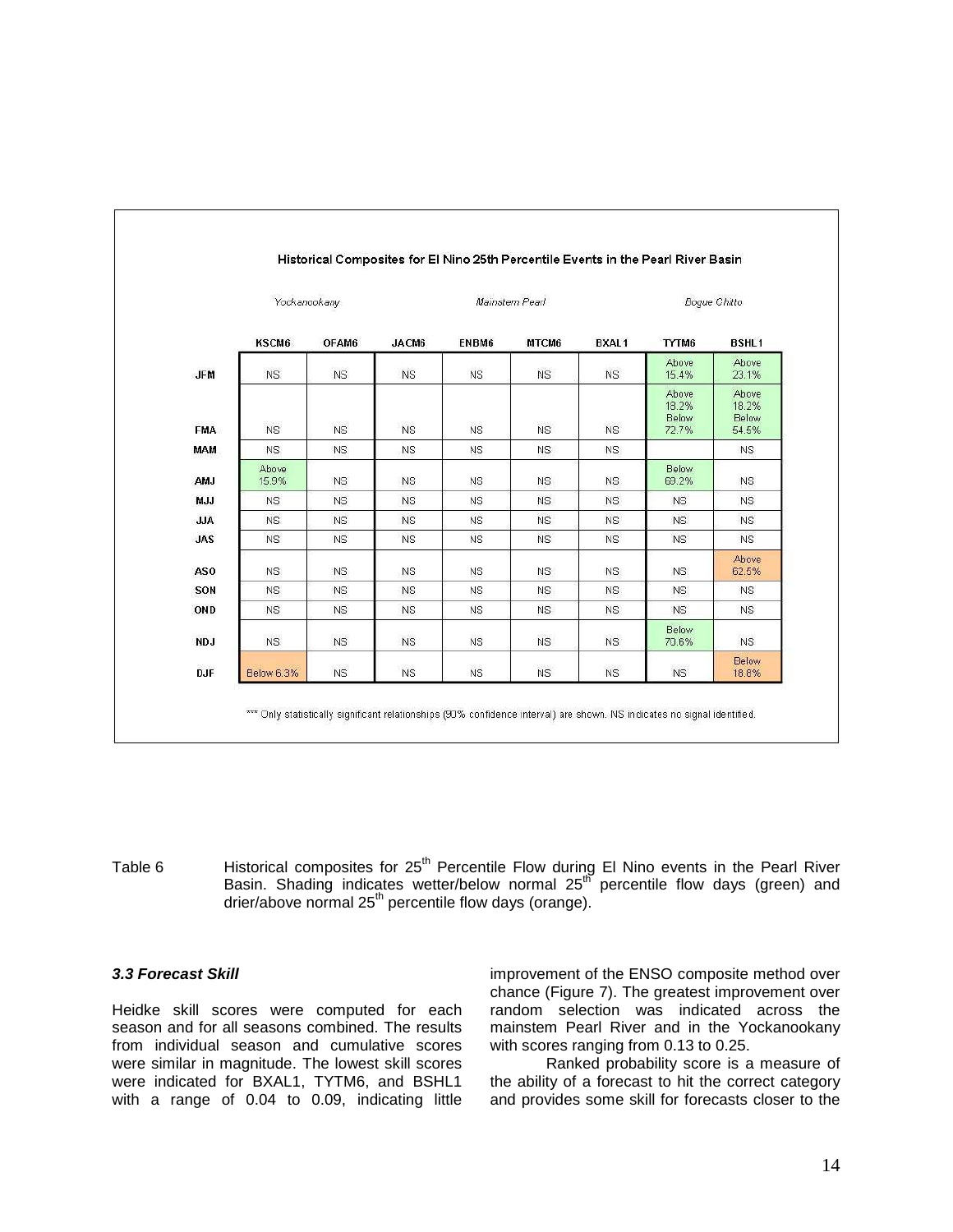correct category. For the ENSO composite forecasts, the skill is marginal with RPS ranging from 0.40 to 0.46 (Figure 8).

The RPSS (Figure 9) provides the improvement of a forecast over climatology. The all-seasons calculations show limited improvement with 4 to 8 percent improvement across the upper

Pearl upstream of, and including, JACM6 and little or no skill downstream. In fact, forecasts at BXAL1 are actually worse than using climatology. TYTM6 and BSHL1 on the Bogue Chitto River, however, do exhibit some skill over climatology with RPSS of 0.01 to 0.02.



Figure 7 Heidke skill scores for all-seasons forecasts of  $75<sup>th</sup>$  percentile flow days.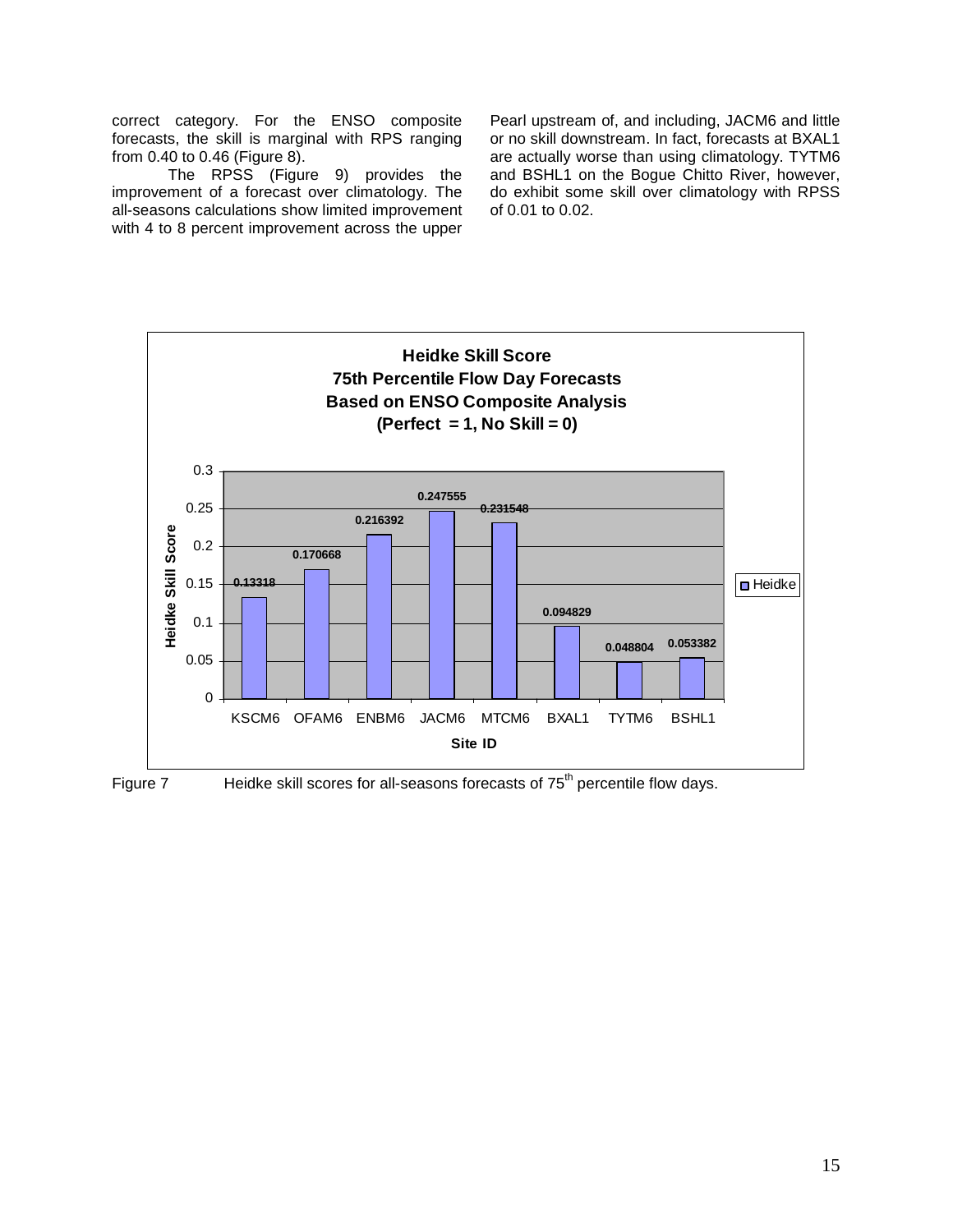



Figure 8 Ranked probability scores for all-seasons forecasts of 75<sup>th</sup> percentile flow days



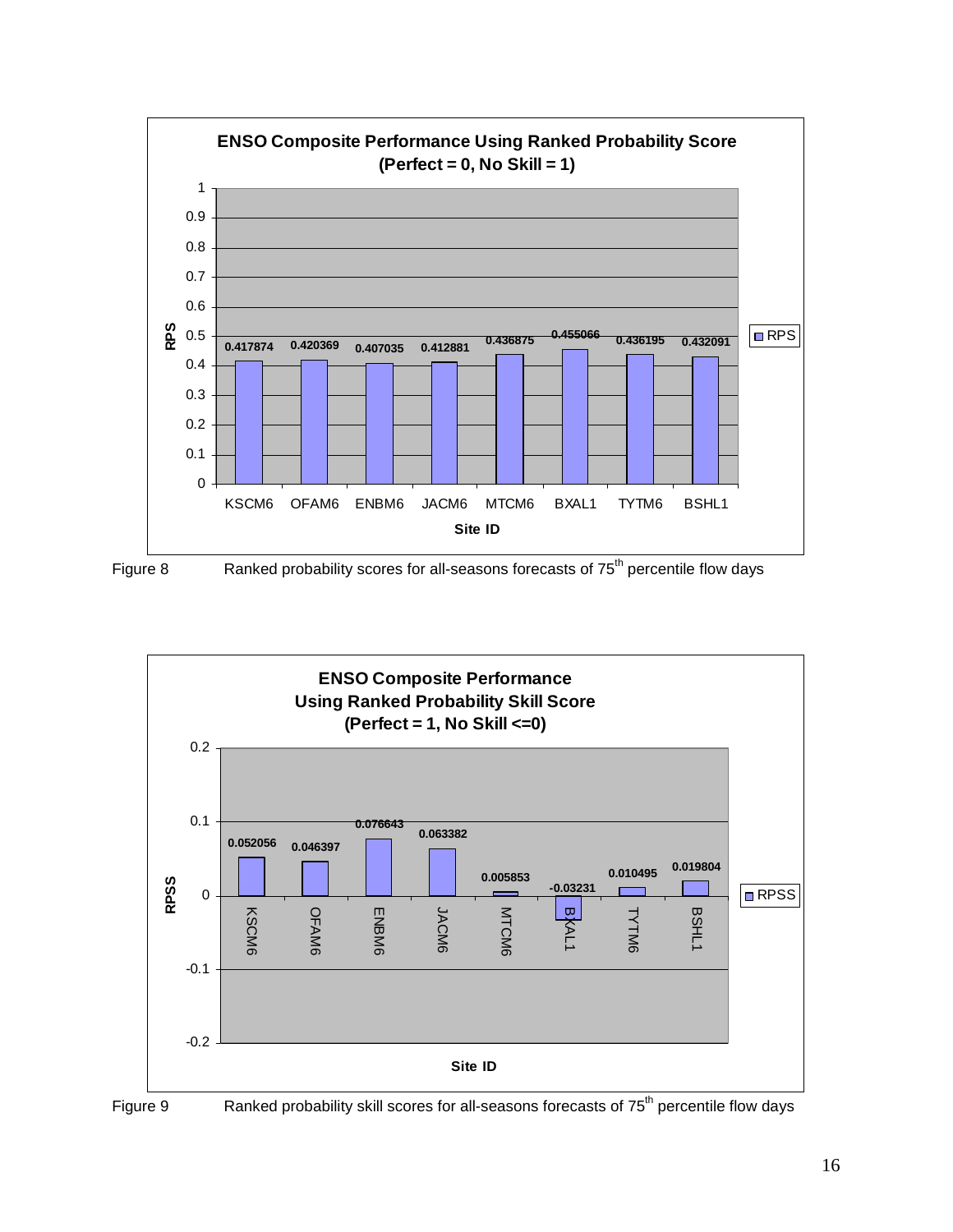# **4. CONCLUSIONS**

# **4.1 Summary**

The generation of historical composites of  $75<sup>th</sup>$  and  $25<sup>th</sup>$  percentile streamflow events provides an opportunity to identify relationships with ENSO episode that may prove helpful in longrange hydrologic forecasting. As expected, El Nino and La Nina are related to fluctuations in high and low flow events across the Pearl River Basin forced by a meandering jet stream and, therefore, anomalous precipitation and runoff amounts across the region (Figure 3). Due to the enhanced influence of ENSO during the cool season, most of the historical composites indicated statistically significant relationships during the period from October through April with the summer months exhibiting less pronounced or contrasting signals for streamflow events.

The  $75<sup>th</sup>$  percentile flow data was more robust in producing composite analyses with El Nino, producing an enhanced chance of high flow events and diminished chance of low flow events during the winter months. La Nina was a better indicator of near to above normal totals of high flow days during the winter with lower probabilities for below normal event days. In the spring months, however, La Nina indicated less than 10% chances for above normal high flow days across the Bogue Chitto River basin. El Nino continued to indicate wet conditions from AMJ to MJJ with improved chances for high flows and decreased chances for low flows. ENSO neutral conditions were shown to identify drier conditions across the Pearl River basin during the MJJ season and again in OND and NDJ. La Nina also indicated wetter than normal conditions across the region during the JJA period, perhaps an indication of increased tropical activity in the Atlantic Basin during La Nina years.

For the low flow events data, the statistically significant relationships were confined primarily to the smaller river basins feeding into the mainstem Pearl River. Significant relationships on the Yockanookany River during DJF indicated that La Nina is related to an increased likelihood of less than normal low flow events, or wetter conditions on average. Gauges on the Bogue Chitto River showed El Nino does not typically produce an increased number of low flow days, also indicating wetter conditions during the winter and spring months of JFM through FMA. Neutral ENSO showed only mid-summer contradictory trends across the area. Surprisingly, approximately two-thirds of the significant relationships from the ENSO composites for low flow regimes were found at sites on the Bogue Chitto River.

The forecast skill for the ENSO composite analysis forecasts was found to be limited, but notable, with Heidke skill scores ranging from 0.04 to 0.25. The best performance by the forecasts was exhibited in the upper Pearl River basin north of Kosciusko on the mainstem. Smaller tributaries (Yockanookany and Bogue Chitto) showed less skill than the mainstem when considered forecast performance relative to random chance. Ranked probability score indicated some skill (0.40-0.46) in forecasting the proper category of above, near, or normal number of streamflow events averaged over all seasons. The RPSS for each of the gauges showed the best skill in the upper portion of the Pearl River basin and lesser skill below JACM6 when compared to climatology. Improvements over climatology of approximately 5% can be expected across the Upper Pearl River Basin where forecasts perform best.

# **4.2 Future Research**

The enhanced skill of the forecasts in the upper basin could be partially due to the latitudinal displacement northward from the Gulf Coast. Areas near the Gulf of Mexico may be more heavily influenced by diurnal and tropical effects than ENSO episode and the associated shifts of mid-latitude jet stream patterns. For significant relationships that do exist, the inclusion of ENSO forecasts from the Climate Prediction Center can assist in the improved performance of long range hydrologic forecast guidance such as the Spring Flood Potential Outlook and the Ensemble Streamflow Prediction system.

In accordance with prior research by Guetter and Georgakakos (1996), the importance of lag time must be considered in the production of forecast verification statistics for the hindcasts performed on the Pearl River Basin. Future research will address this topic by substituting the Nino 3.4 SST forecasts from CPC at various lead times into the ENSO composite forecast module.

Due to the limited signals provided in the  $25<sup>th</sup>$  percentile flow data, the verification statistics were not performed for forecasts of low flow in the Pearl River Basin . However, if future tests using variable lead-time indicate improved skill, the verification may be performed for low flow events, as well.

While the skill associated with the ENSObased composites is limited at best, it is improved over the former forecast methodology and is better